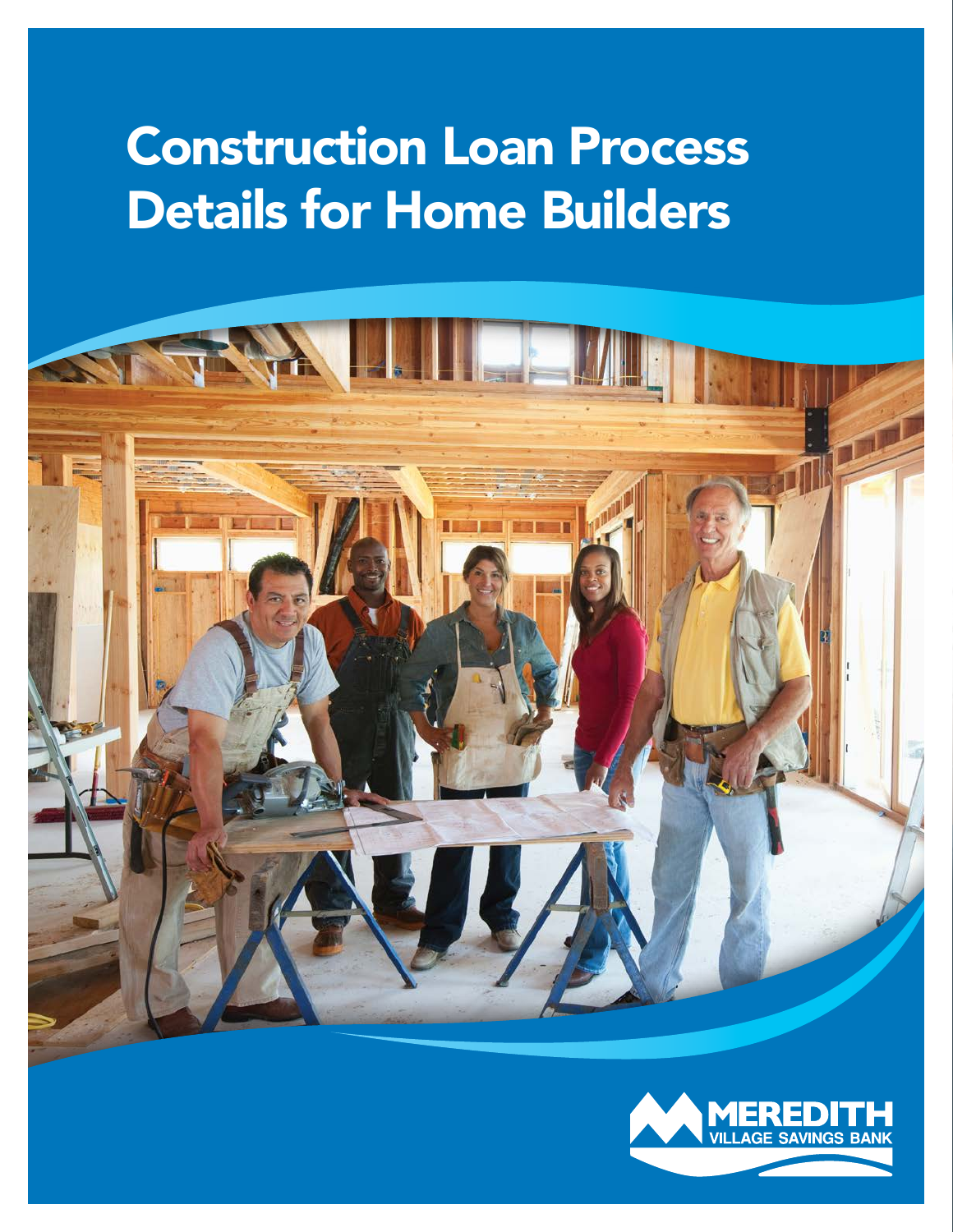# Welcome to the Team

Your client has chosen MVSB for the funding of the construction of their new home. We are looking forward to partnering with you through the process. As the area's truly local bank, we are honored to continue to build our relationship with your local business – and your customers – during this exciting and challenging process.

Our goal with this document is to help answer common questions, gather the information that we need and ensure that working with us is as easy and straightforward as reasonably possible. Of course, if you have any questions, please reach out to your clients' mortgage specialist at any time during the process.

As a long time local lender, we understand the value of being a partner of choice for our local builders, and we hope that you enjoy the benefits of working with us, such as:

- Our lenders and our leadership are locally based, so decisions are made by people who work, live and understand the community you are building in.
- Because we have our own construction inspectors at MVSB, we are able to quickly respond to changes, questions and requests for payment. Our average disbursement timeline is three to five business days from the day it is requested.
- As a local mutual bank without stockholders, our decisions are made to benefit the businesses and people who live and work on our local Main Streets, not Wall Street. This allows us flexibility that you likely won't see at banks that are publically owned and traded.

## Inspections & Appraisals

At MVSB, our on-staff construction loan team provides regular inspections to ensure that the project funds are being used appropriately – protecting the borrower, the builder and the Bank. Managing inspections in-house allows us to visit your site promptly when you make a request, and for funds to be disbursed to you faster than lenders who contract for these services.

For contracts led by a General Contractor, the first eight inspections are covered by the Construction Loan Fee. For contracts with a Self-General Contractor, the first eight inspections are included. Each additional inspection will be assessed a fee.

MVSB will be monitoring the overall project and disbursement to protect the interests of the borrower, the contractor and the Bank. This dedication to projects and on-staff expertise helps to ensure that details of your project make sense and are up to current industry standards. MVSB does not assume any responsibility for workmanship, material, costs, adherence to plans and specifications, code violations or payment of bills incurred by the builder or their subcontractors. So, please be sure to clearly communicate with your client, and the Bank, to ensure a smooth and positive process for all parties.

A third party Residential Appraiser will review the initial plans and complete a final inspection upon completion of the project. The final appraisal helps ensure that your project was built according to your original plans. The final disbursement will be made upon completion of the appraisal, final inspection, and receipt of the certificate of occupancy, if one is issued by the town or city.



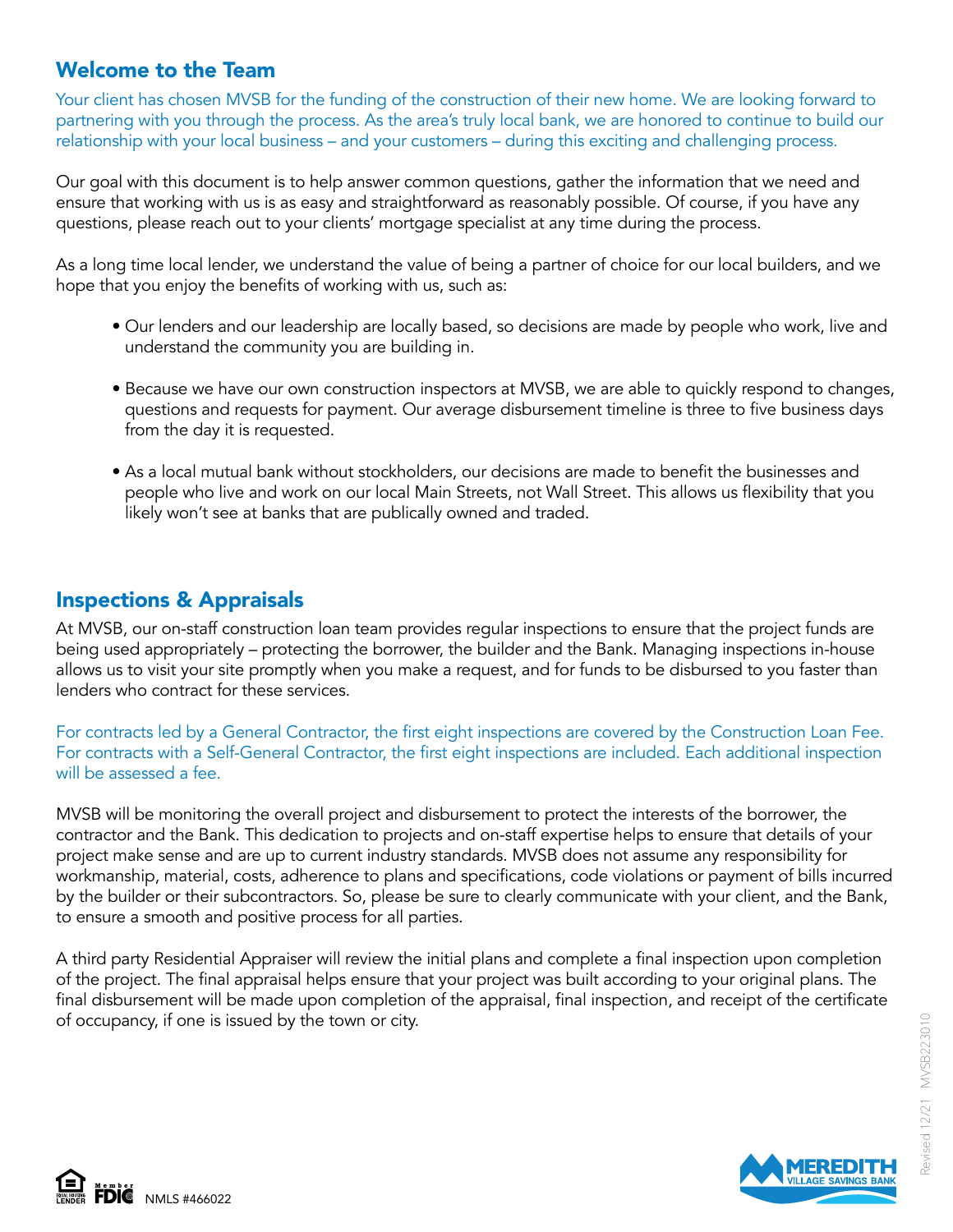# Required Documentation

At the end of this document, there are a number of forms that we will need you to complete and return to us as soon as possible. For your ease of use, these forms are all available in fillable electronic format. Simply reach out to your client's mortgage specialist so that they can email them to you, or visit our website and search for "Construction Loan Process Details for Home Builders".

ALL General Contractors must complete and return the following forms to your client's mortgage specialist as soon as possible:

- 1. Residential Materials Specifications (Exhibit A) or your standard specifications sheet. Please note that MVSB reserves the right to request that this form be completed if the alternate specification sheet you submitted does not meet the needs of the Bank or the project appraisal experts.
- 2. Contractor Construction Budget (Exhibit C)
	- For any cost line listed as \$0, please be sure to note the reason in the "Explanation" Line
	- The contingency rates are different for General Contractors (5%) and Self-General Contractors (10%). Only one is applicable for your project, not both
- 3. A copy of the Construction Contract signed by the Contractor and Borrower(s)
- 4. Building Plans
- 5. Subdivision plans, if applicable

In addition the following items will be needed in order to close the loan.

- 1. Proof of liability and Workmen's Compensation Insurance
- 2. A current W9 Form. You can either click the link on the electronic version of this document or go to https://www.irs.gov/pub/irs-pdf/fw9.pdf. If you have worked with us in the last three years and you have no changes in your company name, address or taxpayer identification number, you do not need to submit another W9 form to us.
- 3. Pre-Closing Lien Waiver (Exhibit H)
	- This document is required only if payments have been made for work performed 120 days or less prior to closing the loan with MVSB
- 4. A copy of the building permit from the applicable town or city
- 5. Septic plans
- 6. State septic system approval for construction
- 7. Driveway permits, where applicable, from your town or city and/or state
- 8. Any other applicable permits, such as those pertaining to wetlands, dredge and fill.

In addition, please let us know if there have been any changes to your list of suppliers or subcontractors since our last project with you.



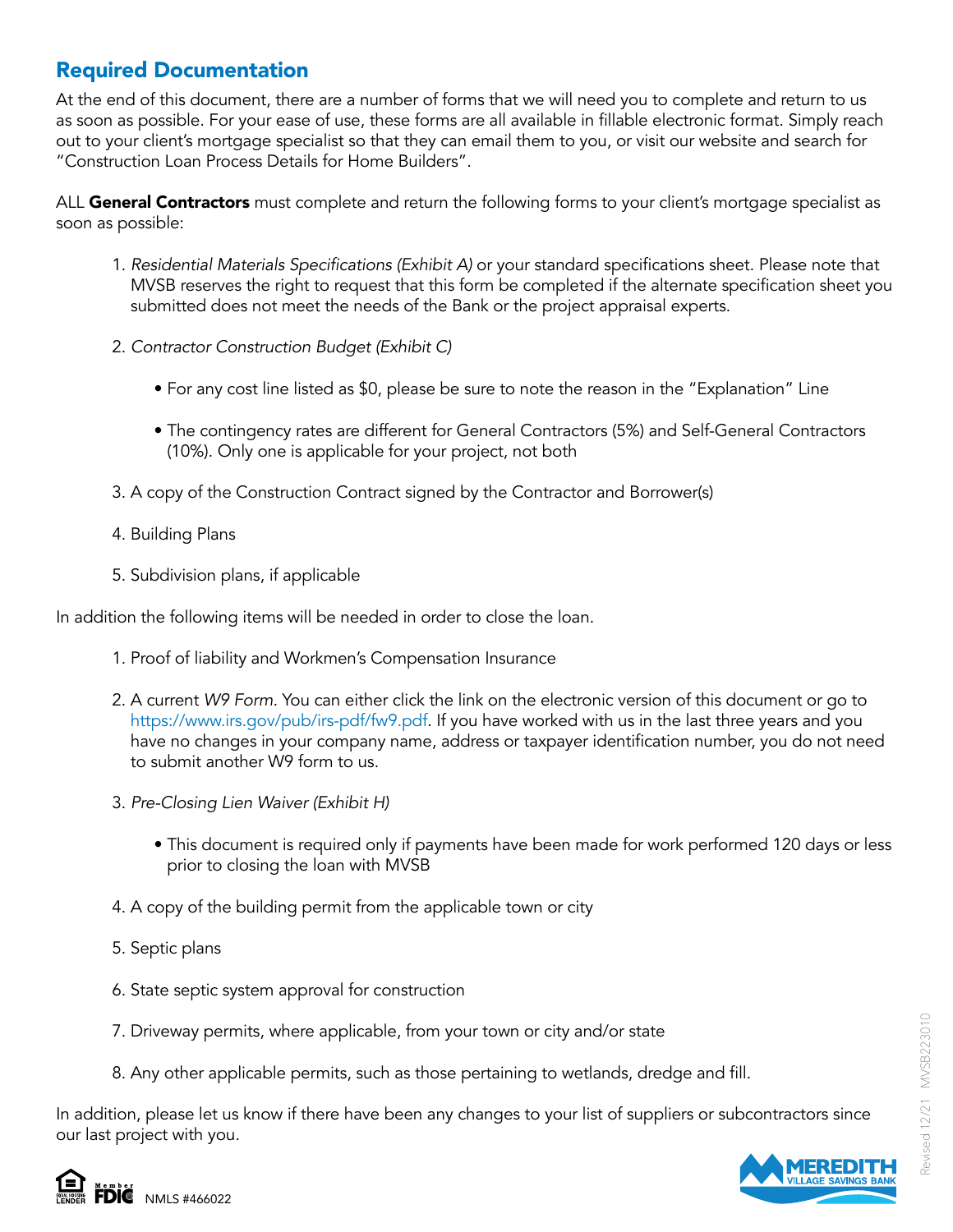If you are a **NEW General Contractor, meaning** it has been more than two years since the date of the last approval from MVSB or our sister banks Merrimack County Savings Bank or Savings Bank of Walpole. Please complete all of the forms listed above plus the following forms and return them to your client's mortgage specialist as soon as possible. Please complete:

9. New Builder / Self-General Contractor Sub-contractor & Supplier List (Exhibit B)

## 10. General Contractor / Self General Contractor Qualification Form (Exhibit D)

If you are a **SELF-General Contractor**, meaning you are acting as your own General Contractor for the home building project please complete and return the forms listed above in the General Contractor and new builder section, as well as:

- 11. Self-General Contractor Subcontractor Insurance Notice (Exhibit J)
- 12. Quotes from each subcontractor for services that will be provided

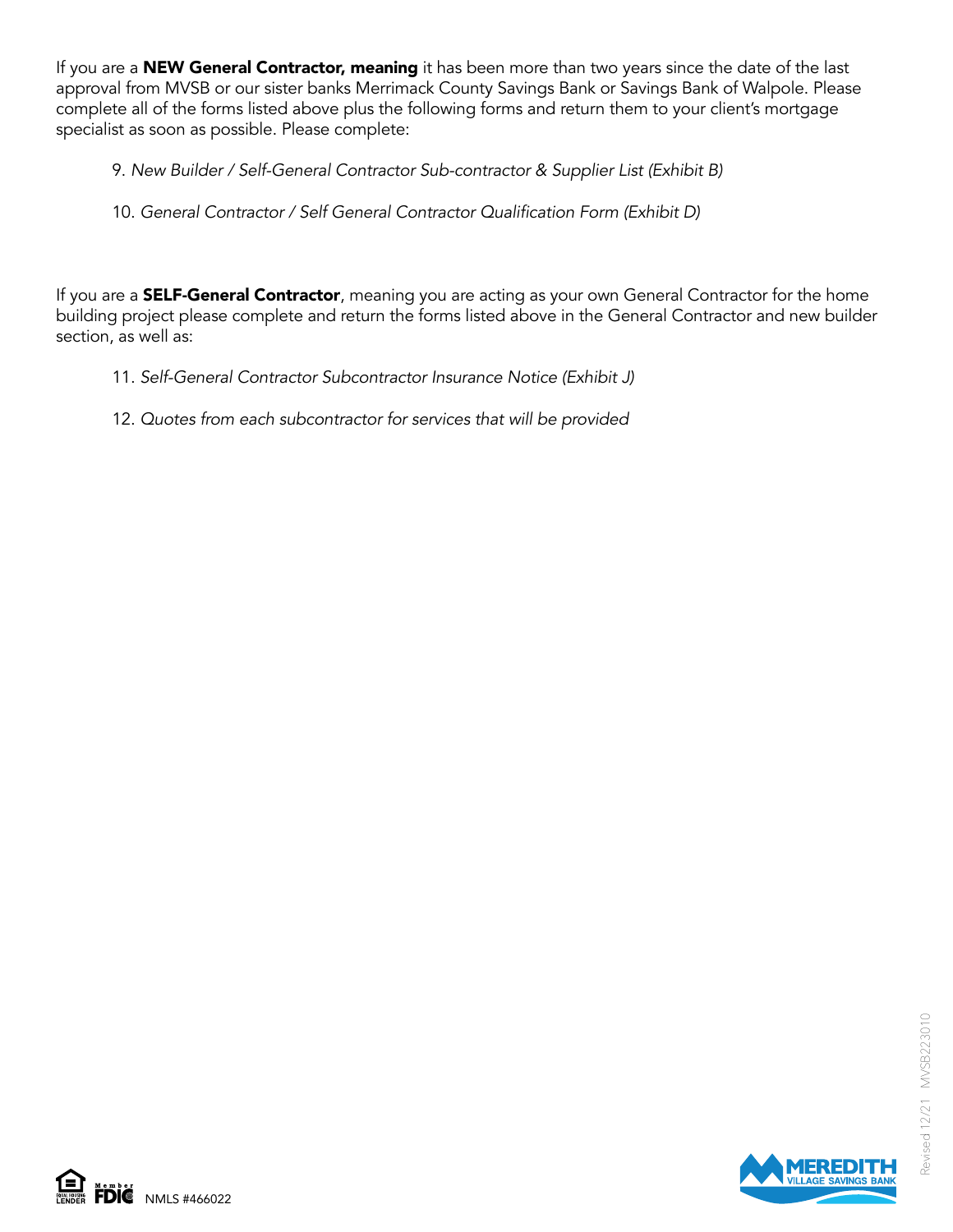#### **RESIDENTIAL MATERIALS SPECIFICATIONS**

#### **EXHIBIT A**

**When to complete this:** This form, or your own specifications sheet, must be completed and submitted to the Bank. Please note that MVSB reserves the right to request that this form be completed if the alternate specifications sheet you submitted does not meet the needs of the Bank or the project appraisal experts.

| <b>Property Address</b>                                                                                                               | City, State, Zip Code                                             |
|---------------------------------------------------------------------------------------------------------------------------------------|-------------------------------------------------------------------|
| <b>Owner/Borrower Name</b><br><b>Contractor Name</b>                                                                                  |                                                                   |
| <b>Mailing Address</b><br><b>Mailing Address</b>                                                                                      |                                                                   |
| Modular<br>$ $ Package<br>Custom<br>Type of Home:                                                                                     | Manufactured                                                      |
|                                                                                                                                       | # of Pages: _____________<br>Dated: _______________               |
|                                                                                                                                       | Sq. Feet of Living Space: ____________ Foundation Size: _________ |
| <b>Water Source:</b><br>Sewage Disposal:<br>Municipal Sewer                                                                           | Municipal                                                         |
| <b>Community Sewer</b>                                                                                                                | Community                                                         |
| On-Site Septic System                                                                                                                 | On-Site Drilled Well                                              |
|                                                                                                                                       | On-Site Dug Well<br>Allowance \$                                  |
| <b>SITEWORK:</b><br>Driveway: Length __________ Width __________ Surface Material: _______________ Thickness: _____________           |                                                                   |
|                                                                                                                                       |                                                                   |
|                                                                                                                                       |                                                                   |
|                                                                                                                                       |                                                                   |
| <b>FOUNDATIONS:</b><br>Footings: Type ________________________Strength ______________ psi Thickness _________________________________ |                                                                   |
| Walls:                                                                                                                                |                                                                   |
| Concrete Slab: Thickness ____________ Strength _____________ psi Thickness _____________ Subbase material ______                      |                                                                   |
|                                                                                                                                       |                                                                   |
| Sump Pump:     Yes     No<br>Radon protection:     Yes     No                                                                         | Crawl Space:     Yes<br>No                                        |

**MEREDITH**<br>VILLAGE SAVINGS BANK

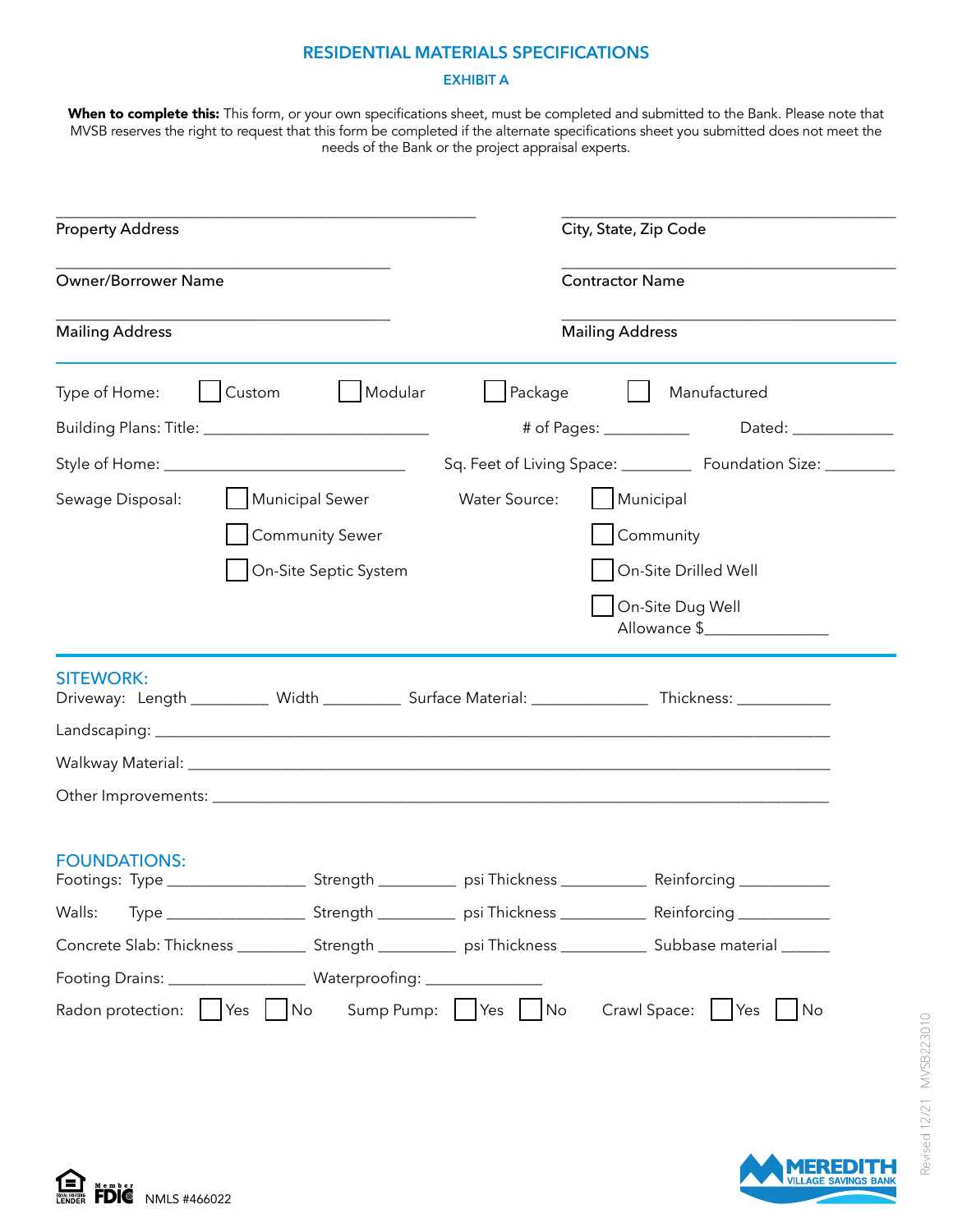| <b>CHIMNEYS:</b>          |  |                                                                                                            |  |
|---------------------------|--|------------------------------------------------------------------------------------------------------------|--|
|                           |  |                                                                                                            |  |
| <b>FIREPLACES:</b>        |  |                                                                                                            |  |
|                           |  |                                                                                                            |  |
| <b>EXTERIOR FRAMING:</b>  |  |                                                                                                            |  |
|                           |  | Sheathing: __________________Grade __________Thickness _______________Building paper _____________________ |  |
|                           |  | Siding: ______________________Grade ___________Size _________________Exposure ___________________________  |  |
| <b>FLOOR FRAMING:</b>     |  |                                                                                                            |  |
|                           |  |                                                                                                            |  |
| <b>PARTITION FRAMING:</b> |  |                                                                                                            |  |
|                           |  |                                                                                                            |  |
| <b>ROOF:</b>              |  | Rafters______________________Grade ______________Size ______________Spacing _____________________________  |  |
|                           |  | Sheathing: __________________Grade _________Thickness ____________Underlayment ____________________        |  |
|                           |  | Shingles: ______________________Drip edge __________Ventilation _____________Gutters _____________________ |  |
| <b>INSULATION:</b>        |  |                                                                                                            |  |
| <b>EXTERIOR DOORS:</b>    |  |                                                                                                            |  |
|                           |  |                                                                                                            |  |
| <b>INTERIOR DOORS:</b>    |  |                                                                                                            |  |
|                           |  |                                                                                                            |  |

**MEREDITH**<br>VILLAGE SAVINGS BANK

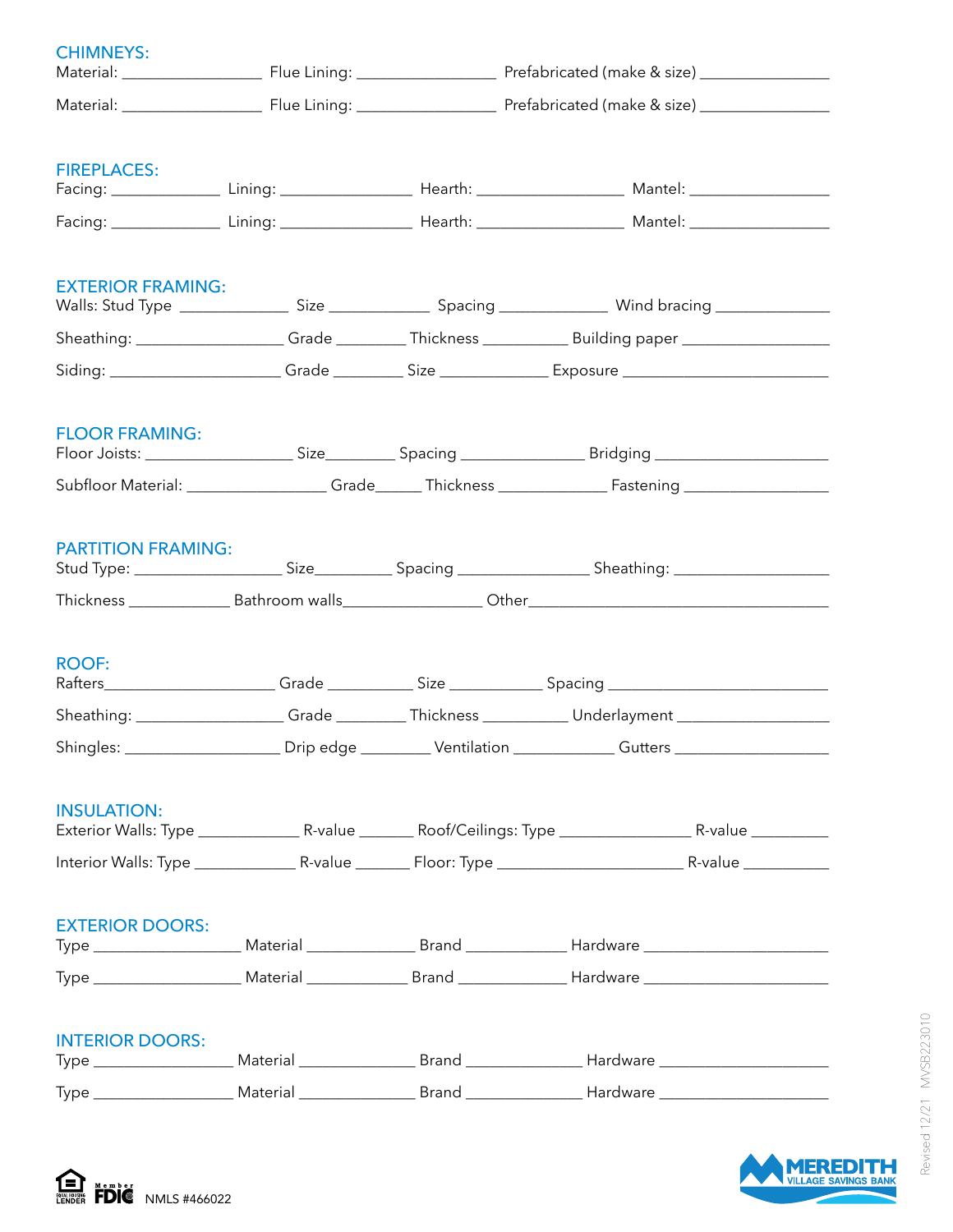| <b>WINDOWS:</b>                 |       |                                                                                                                     |
|---------------------------------|-------|---------------------------------------------------------------------------------------------------------------------|
|                                 |       |                                                                                                                     |
| <b>CABINETS &amp; VANITIES:</b> |       |                                                                                                                     |
|                                 |       | Bathroom Vanities ___________________________Brand _______________________Countertops ________________________      |
| Cabinet Allowance: \$           |       |                                                                                                                     |
| <b>SURFACE FINISHES:</b>        |       |                                                                                                                     |
|                                 |       |                                                                                                                     |
|                                 |       |                                                                                                                     |
|                                 |       |                                                                                                                     |
|                                 |       |                                                                                                                     |
|                                 |       |                                                                                                                     |
| <b>FLOOR COVERINGS:</b>         |       |                                                                                                                     |
|                                 |       |                                                                                                                     |
|                                 |       |                                                                                                                     |
|                                 |       |                                                                                                                     |
|                                 |       |                                                                                                                     |
| Family Room: Material           | Brand |                                                                                                                     |
|                                 |       |                                                                                                                     |
|                                 |       |                                                                                                                     |
| <b>PLUMBING:</b>                |       | Water Piping: ________________ Sill Cocks: Number _______ Kitchen Sink __________ Bathroom Lavatories _______       |
|                                 |       |                                                                                                                     |
|                                 |       | Toilets: __________________________Quantity ___________Showers______________________________Quantity ______________ |
|                                 |       | Bathtubs: __________________________Quantity ______________Whirlpools ________________________Quantity ____________ |

**MEREDITH**<br>VILLAGE SAVINGS BANK

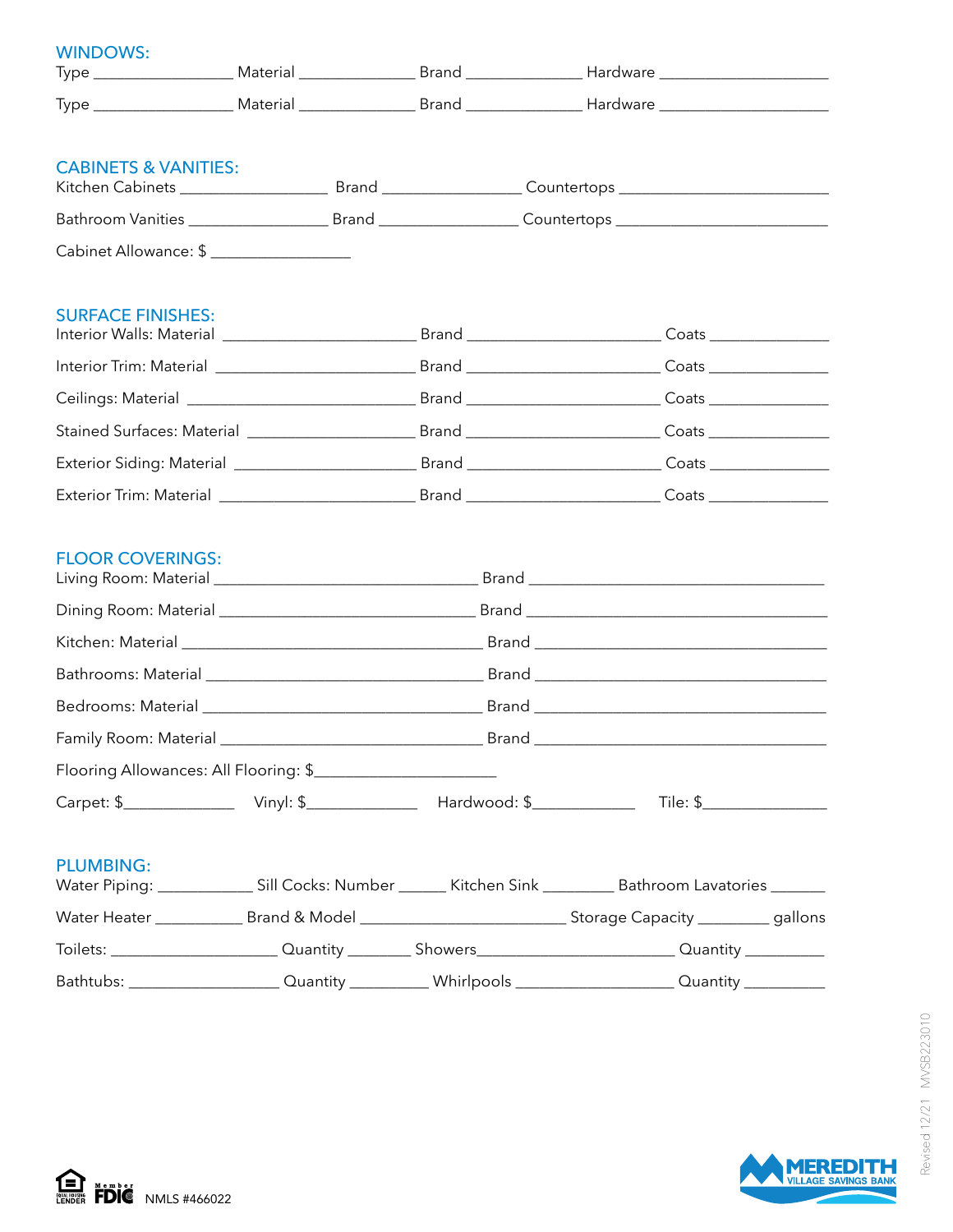| <b>HVAC:</b>              |             |                |                                                                                                                  |
|---------------------------|-------------|----------------|------------------------------------------------------------------------------------------------------------------|
|                           |             |                |                                                                                                                  |
|                           |             |                |                                                                                                                  |
| <b>ELECTRIC WIRING:</b>   |             |                |                                                                                                                  |
|                           |             |                |                                                                                                                  |
| <b>LIGHTING FIXTURES:</b> |             |                | Total number of fixtures: ___________ Total allowance for fixtures: ______________ Special fixtures: ___________ |
| <b>APPLIANCES:</b>        |             |                |                                                                                                                  |
|                           |             |                | Disposal _______________________Washer _______________________Dryer ______________________Other _______________  |
|                           |             |                |                                                                                                                  |
| <b>GARAGES:</b>           |             |                |                                                                                                                  |
|                           |             |                |                                                                                                                  |
| <b>PORCH/DECK:</b>        |             |                |                                                                                                                  |
|                           |             |                |                                                                                                                  |
| <b>OTHER FEATURES:</b>    |             |                |                                                                                                                  |
|                           |             |                |                                                                                                                  |
| <b>PREPARED BY</b>        | <b>DATE</b> | <b>COMPANY</b> |                                                                                                                  |

BORROWER DATE BORROWER DATE BORROWER

Revised 12/21 MVSB223010

Revised 12/21 MVSB223010



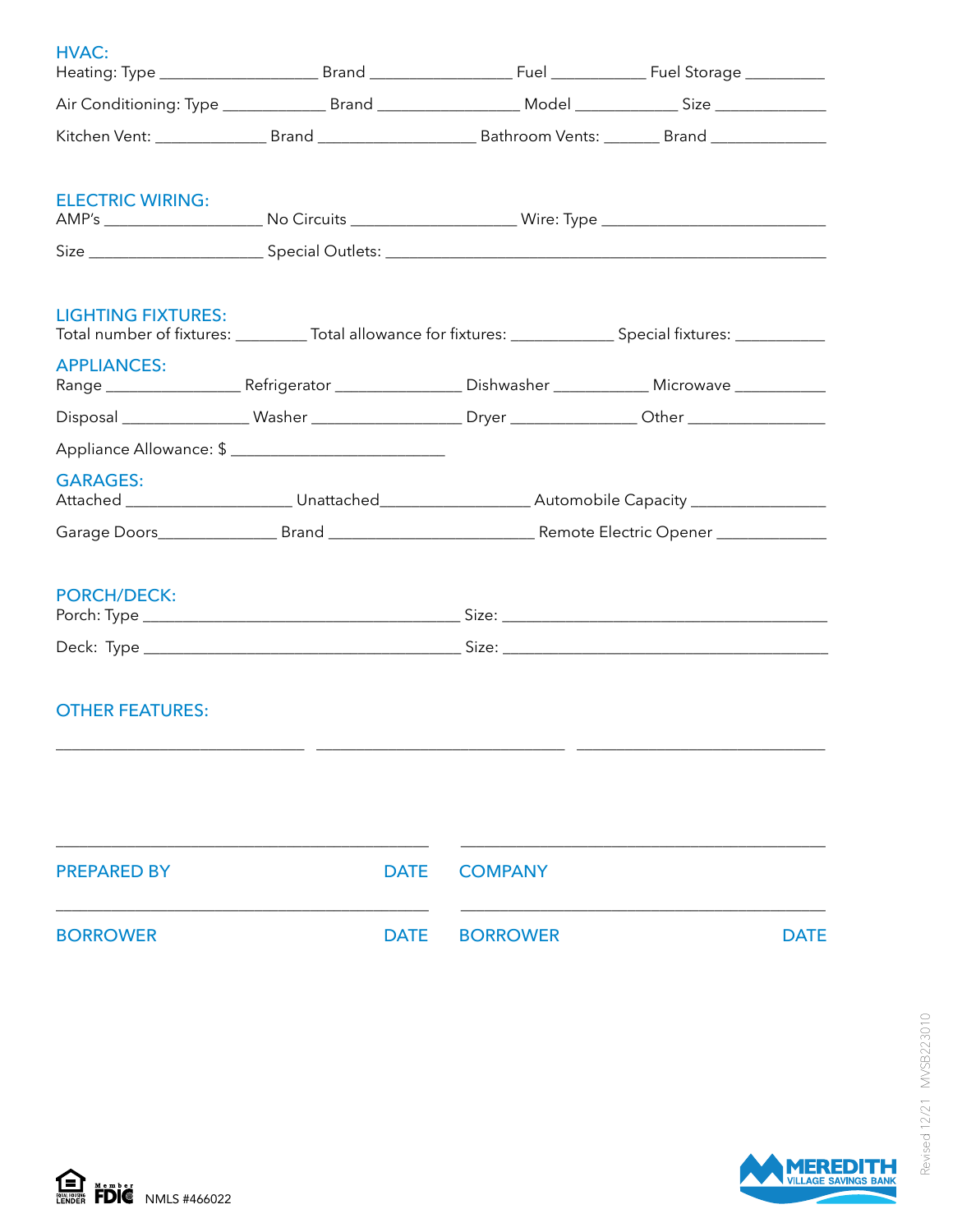#### **NEW BUILDER / SELF CONTRACTOR SUB-CONTRACTOR & SUPPLIER LIST**

#### **EXHIBIT B**

When to complete this: Only new builders to MVSB or Self GCs need to complete this form, though we ask all builders to alert us to any changes in subcontractors or their contact information if it has changed since your last project. Please see the "Required Documentation" section of the "Construction Loan Process Details for Home Builders" for definitions of new builders and Self GCs.

| <b>TRADE</b>           | SUBCONTRACTOR/SUPPLIER | <b>TELEPHONE NUMBER</b> |
|------------------------|------------------------|-------------------------|
| Excavation             |                        |                         |
| Foundation             |                        |                         |
| Septic System          |                        |                         |
| Well                   |                        |                         |
| Frame                  |                        |                         |
| Roof                   |                        |                         |
| Insulation             |                        |                         |
| Plumbing               |                        |                         |
| Heating                |                        |                         |
| Masonry                |                        |                         |
| Siding                 |                        |                         |
| Drywall                |                        |                         |
| Paint                  |                        |                         |
| Millwork               |                        |                         |
| Finish Landscaping     |                        |                         |
| Lumber Supplier        |                        |                         |
| Flooring               |                        |                         |
| Windows and Doors      |                        |                         |
| Cabinets & Countertops |                        |                         |
|                        |                        |                         |
|                        |                        |                         |
|                        |                        |                         |
|                        |                        |                         |
|                        |                        |                         |
|                        |                        |                         |



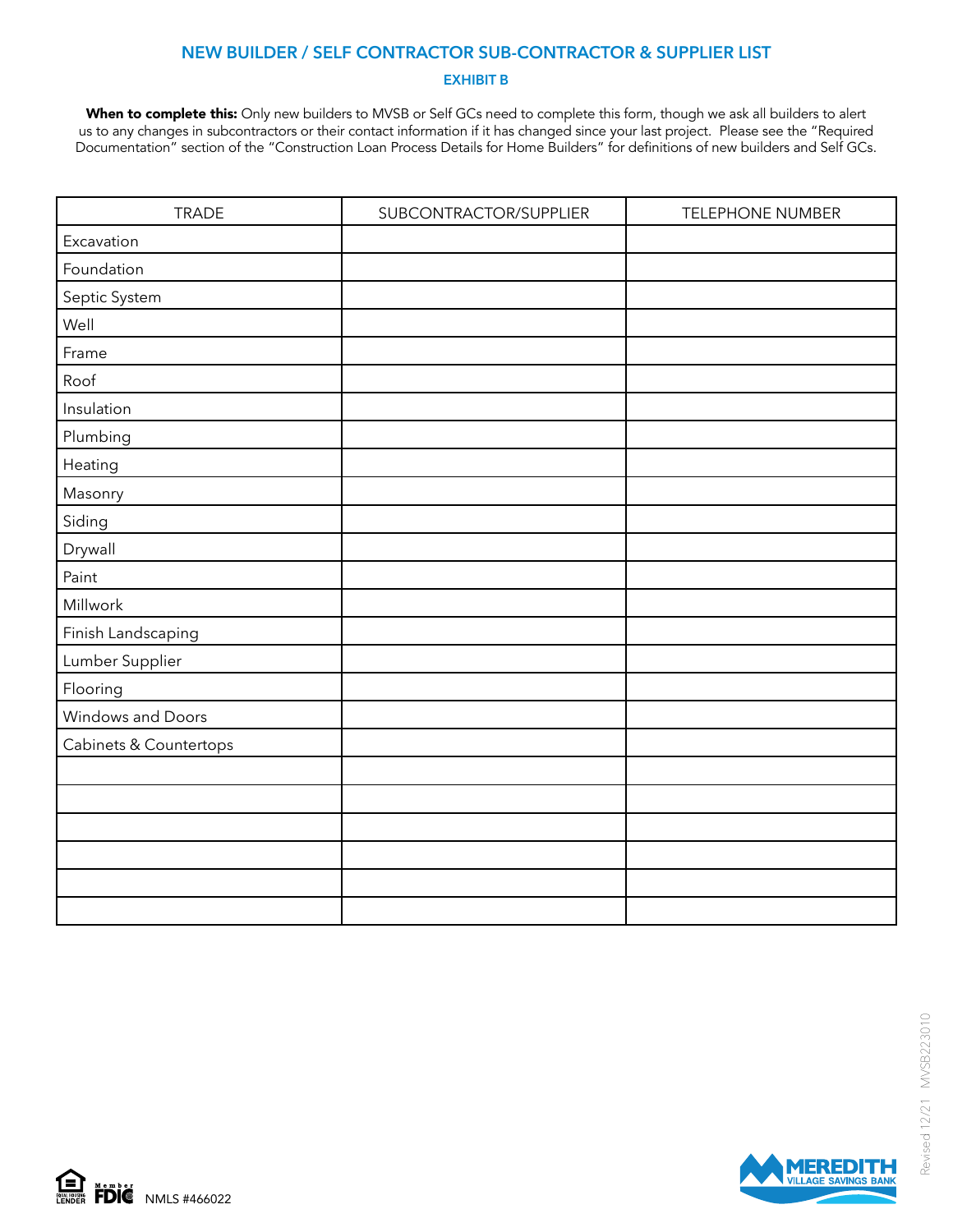## **CONTRACTOR CONSTRUCTION BUDGET**

#### **EXHIBIT C**

When to complete this: This form must be thoroughly completed by all builders for each project.

Please note the following:

- For any cost line listed as \$0, please be sure to note the reason in the "Explanation" Line
- The contingency rates are different for General Contractors (5%) and Self-General Contractors (10%). Only one is applicable for your project, not both.

|                                                         |             | DATE: the contract of the contract of the contract of the contract of the contract of the contract of the contract of the contract of the contract of the contract of the contract of the contract of the contract of the cont |                 |  |  |  |
|---------------------------------------------------------|-------------|--------------------------------------------------------------------------------------------------------------------------------------------------------------------------------------------------------------------------------|-----------------|--|--|--|
|                                                         |             |                                                                                                                                                                                                                                | CONTRACTOR: ___ |  |  |  |
|                                                         |             | SELF-GENERAL CONTRACTOR<br>GENERAL CONTRACTOR                                                                                                                                                                                  |                 |  |  |  |
| <b>ITEM</b>                                             | <b>COST</b> | PAID DEPOSITS<br><b>BALANCE</b><br><b>EXPLANATION</b>                                                                                                                                                                          |                 |  |  |  |
| 1. Excavation, Lot Clearing, Fill, Drainage             |             |                                                                                                                                                                                                                                | \$0.00          |  |  |  |
| 2. Foundation, Damp Proofing                            |             |                                                                                                                                                                                                                                | \$0.00          |  |  |  |
| 3. Septic System or Sewer Line                          |             |                                                                                                                                                                                                                                | \$0.00          |  |  |  |
| 4. Well or Water Line                                   |             |                                                                                                                                                                                                                                | \$0.00          |  |  |  |
| 5. Frame House & Garage                                 |             |                                                                                                                                                                                                                                | \$0.00          |  |  |  |
| 6. Roofing                                              |             |                                                                                                                                                                                                                                | \$0.00          |  |  |  |
| 7. Windows & Exterior Doors                             |             |                                                                                                                                                                                                                                | \$0.00          |  |  |  |
| 8. Garage Doors                                         |             |                                                                                                                                                                                                                                | \$0.00          |  |  |  |
| 9. Concrete Floors                                      |             |                                                                                                                                                                                                                                | \$0.00          |  |  |  |
| 10. Plumbing                                            |             |                                                                                                                                                                                                                                | \$0.00          |  |  |  |
| 11. Plumbing Fixtures                                   |             |                                                                                                                                                                                                                                | \$0.00          |  |  |  |
| 12. Electrical                                          |             |                                                                                                                                                                                                                                | \$0.00          |  |  |  |
| 13. Electrical Fixtures                                 |             |                                                                                                                                                                                                                                | \$0.00          |  |  |  |
| 14. Heating System                                      |             |                                                                                                                                                                                                                                | \$0.00          |  |  |  |
| 15. Chimney & Fireplace                                 |             |                                                                                                                                                                                                                                | \$0.00          |  |  |  |
| 16. Siding                                              |             |                                                                                                                                                                                                                                | \$0.00          |  |  |  |
| 17. Insulation                                          |             |                                                                                                                                                                                                                                | \$0.00          |  |  |  |
| 18. Drywall or Plaster                                  |             |                                                                                                                                                                                                                                | \$0.00          |  |  |  |
| 19. Exterior Paint or Stain                             |             |                                                                                                                                                                                                                                | \$0.00          |  |  |  |
| 20. Interior Doors and Trim                             |             |                                                                                                                                                                                                                                | \$0.00          |  |  |  |
| 21. Interior Paint/Wallcoverings                        |             |                                                                                                                                                                                                                                | \$0.00          |  |  |  |
| 22. Cabinets and Counter Tops                           |             |                                                                                                                                                                                                                                | \$0.00          |  |  |  |
| 23. Flooring                                            |             |                                                                                                                                                                                                                                | \$0.00          |  |  |  |
| 24. Porches/Deck/Steps                                  |             |                                                                                                                                                                                                                                | \$0.00          |  |  |  |
| 25. Finish Grade & Landscaping                          |             |                                                                                                                                                                                                                                | \$0.00          |  |  |  |
| 26. Driveway/Walkways                                   |             |                                                                                                                                                                                                                                | \$0.00          |  |  |  |
| 27. Appliances                                          |             |                                                                                                                                                                                                                                | \$0.00          |  |  |  |
| 28. Project Management / Permits                        |             |                                                                                                                                                                                                                                | \$0.00          |  |  |  |
| 29. Other (Attach detailed description)                 |             |                                                                                                                                                                                                                                | \$0.00          |  |  |  |
|                                                         |             |                                                                                                                                                                                                                                |                 |  |  |  |
|                                                         |             |                                                                                                                                                                                                                                |                 |  |  |  |
| Subtotal                                                | \$0.00      | \$0.00                                                                                                                                                                                                                         | \$0.00          |  |  |  |
| Self GC Bank Reserves (10% contingency of TOTAL Cost)   |             |                                                                                                                                                                                                                                |                 |  |  |  |
| Contractor Bank Reserves (5% contingency of TOTAL Cost) | \$0.00      |                                                                                                                                                                                                                                |                 |  |  |  |
| <b>TOTALS for Self GC</b>                               |             |                                                                                                                                                                                                                                |                 |  |  |  |
| <b>TOTALS for Contractor</b>                            | \$0.00      | \$0.00                                                                                                                                                                                                                         | \$0.00          |  |  |  |

BORROWER DATE

\_\_\_\_\_\_\_\_\_\_\_\_\_\_\_\_\_\_\_\_\_\_\_\_\_\_\_\_\_\_\_\_\_\_\_\_\_\_\_\_\_\_\_\_\_\_\_\_\_\_\_\_

\_\_\_\_\_\_\_\_\_\_\_\_\_\_\_\_\_\_\_\_\_\_\_\_\_\_\_\_\_\_\_\_\_\_\_\_\_\_\_\_\_\_\_\_\_\_\_\_\_\_\_\_

CONTRACTOR DATE

\_\_\_\_\_\_\_\_\_\_\_\_\_\_\_\_\_\_\_\_\_\_\_\_\_\_\_\_\_\_\_\_\_\_\_\_\_\_\_\_\_\_\_\_\_\_\_\_\_\_\_\_



Revised 12/21 MVSB223010

Revised 12/21 MVSB223010

BORROWER DATE

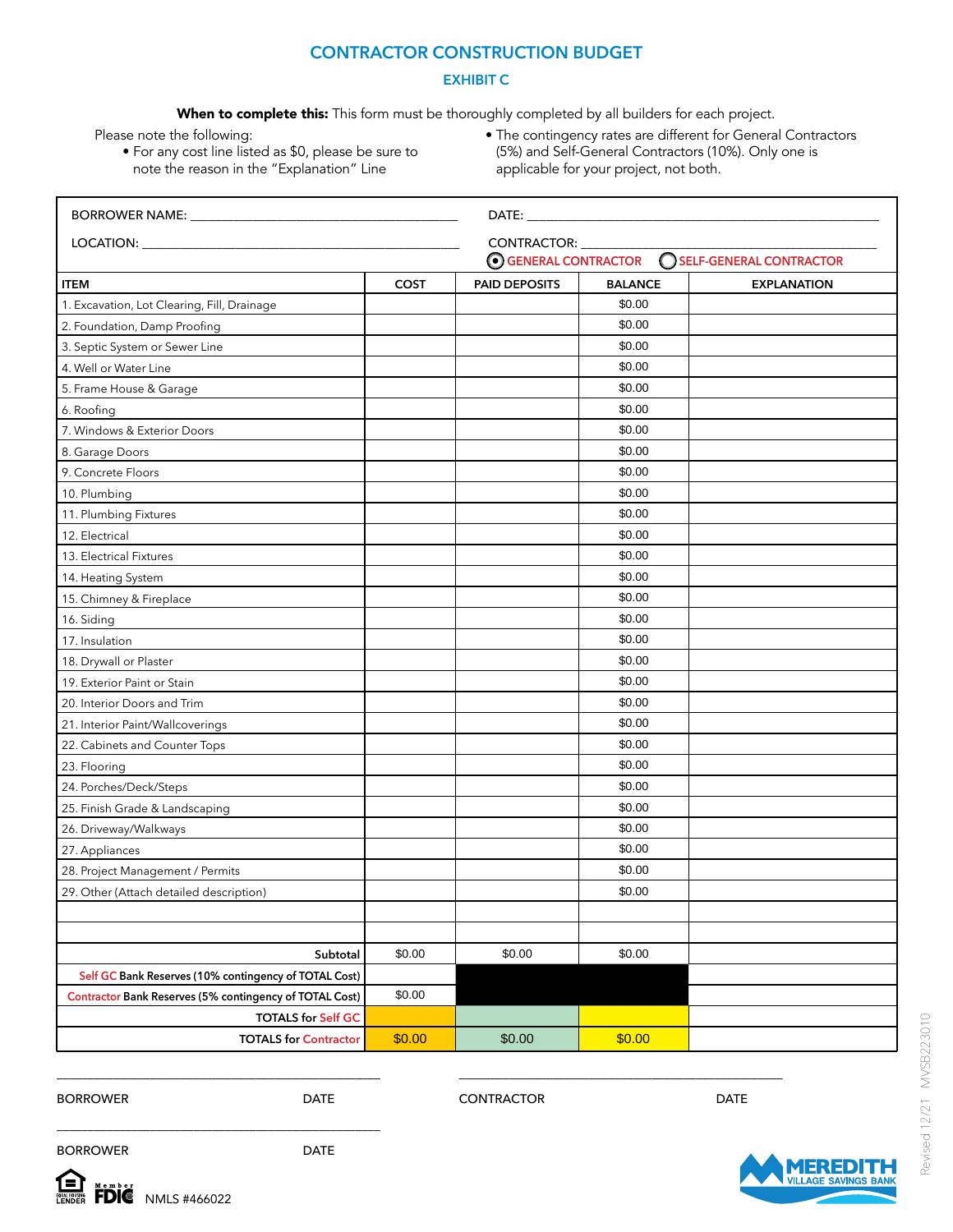# **GENERAL CONTRACTOR / SELF GENERAL CONTRACTOR QUALIFICATION FORM**

#### **EXHIBIT D**

When to complete this: Only new builders to MVSB or Self-GCs need to complete this. Please see the "Required Documentation" section of the "Construction Loan Process Details for Home Builders" for definitions of new builders and Self GCs.

|                                                      | Number of Employees: _________ Homes built last year: _________ Expected to build this year: ________________     |  |  |  |  |
|------------------------------------------------------|-------------------------------------------------------------------------------------------------------------------|--|--|--|--|
|                                                      | Last Year's Gross Income: \$ _______________ How is your Business structured? ____ Incorporated ____ LLC ____ DBA |  |  |  |  |
|                                                      | Provide 2 customer references below detailing projects you have completed similar to the proposed project         |  |  |  |  |
|                                                      |                                                                                                                   |  |  |  |  |
|                                                      |                                                                                                                   |  |  |  |  |
|                                                      |                                                                                                                   |  |  |  |  |
|                                                      |                                                                                                                   |  |  |  |  |
| Provide 3 Builder Supplier/Sub-Contractor references |                                                                                                                   |  |  |  |  |
|                                                      |                                                                                                                   |  |  |  |  |
|                                                      |                                                                                                                   |  |  |  |  |
|                                                      |                                                                                                                   |  |  |  |  |
|                                                      |                                                                                                                   |  |  |  |  |
|                                                      |                                                                                                                   |  |  |  |  |
|                                                      |                                                                                                                   |  |  |  |  |

I authorize Bank personnel to obtain and review a written credit profile of my corporation and/or myself. This information can be shared amongst Meredith Village Savings Bank, Merrimack County Savings Bank and Savings Bank of Walpole.

Builder/Self-GC Name Date

\_\_\_\_\_\_\_\_\_\_\_\_\_\_\_\_\_\_\_\_\_\_\_\_\_\_\_\_\_\_\_\_\_\_\_\_\_\_\_\_\_\_\_\_\_\_\_\_\_\_\_\_



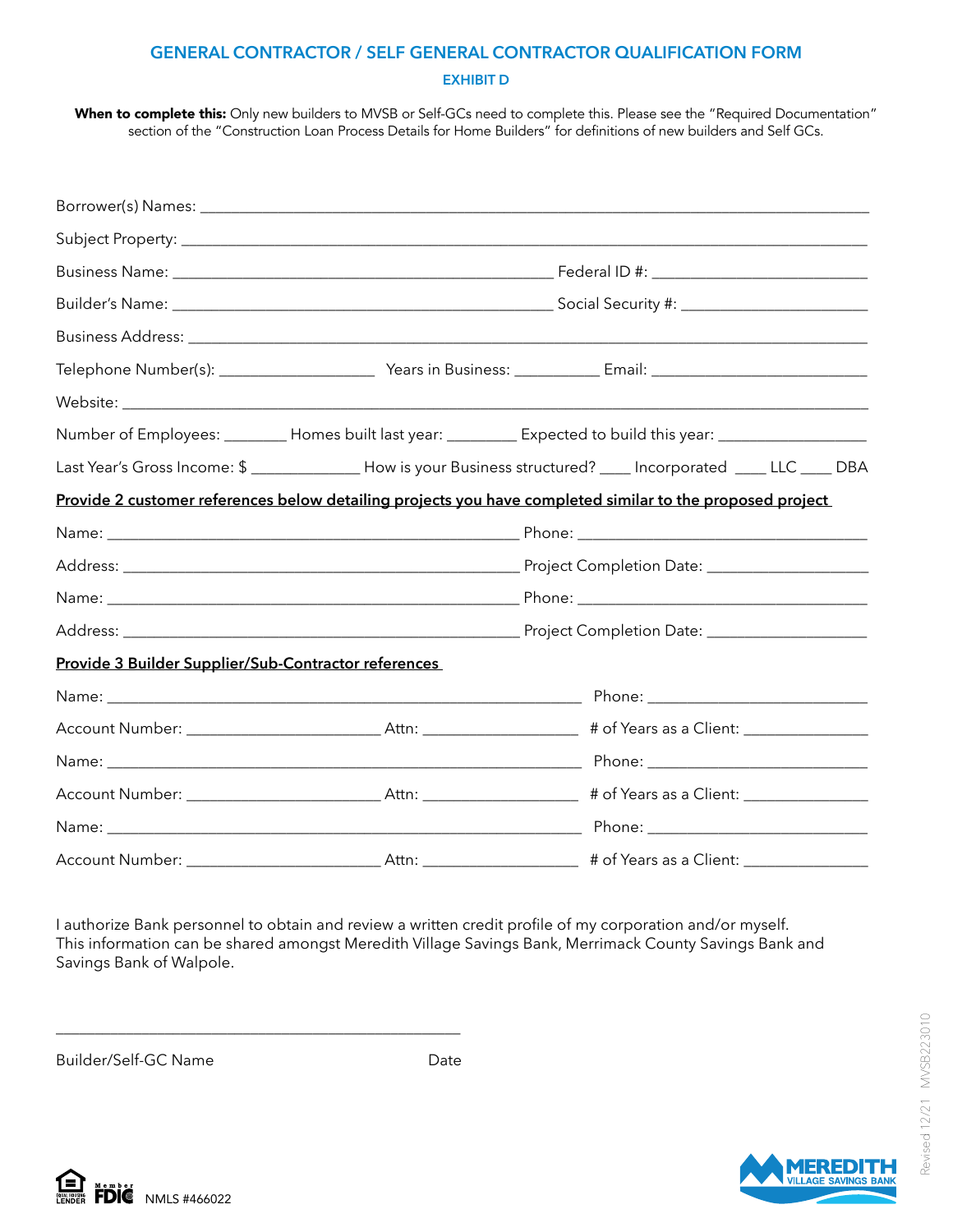#### **PRE-CLOSING LIEN WAIVER**

#### **EXHIBIT H**

When to complete this: This document is required only if payments have been made for work performed 120 days or less prior to the closing of the loan with MVSB. The paid deposit column on Exhibit C should also reflect this amount.

| Amount Paid: \$ |
|-----------------|
|                 |
|                 |

### **CONTRACTOR/SUBCONTRACTOR LIEN WAIVER FOR FUNDS PAID PRIOR TO CLOSING**

The undersigned certifies that all work and materials for the amount indicated above has been completed or consumed. The undersigned has been paid in full for all completed work and supplied materials.

**FOR VALUE RECEIVED**, the undersigned hereby waives any and all liens for labor and materials arising under New Hampshire Revised Statutes Annotated Chapter 447 as to the construction mortgage to Meredith Village Savings Bank referred to date.

Signed this day of the set of the set of the set of the set of the set of the set of the set of the set of the s

 $BY:$ 

Contractor/Subcontractor





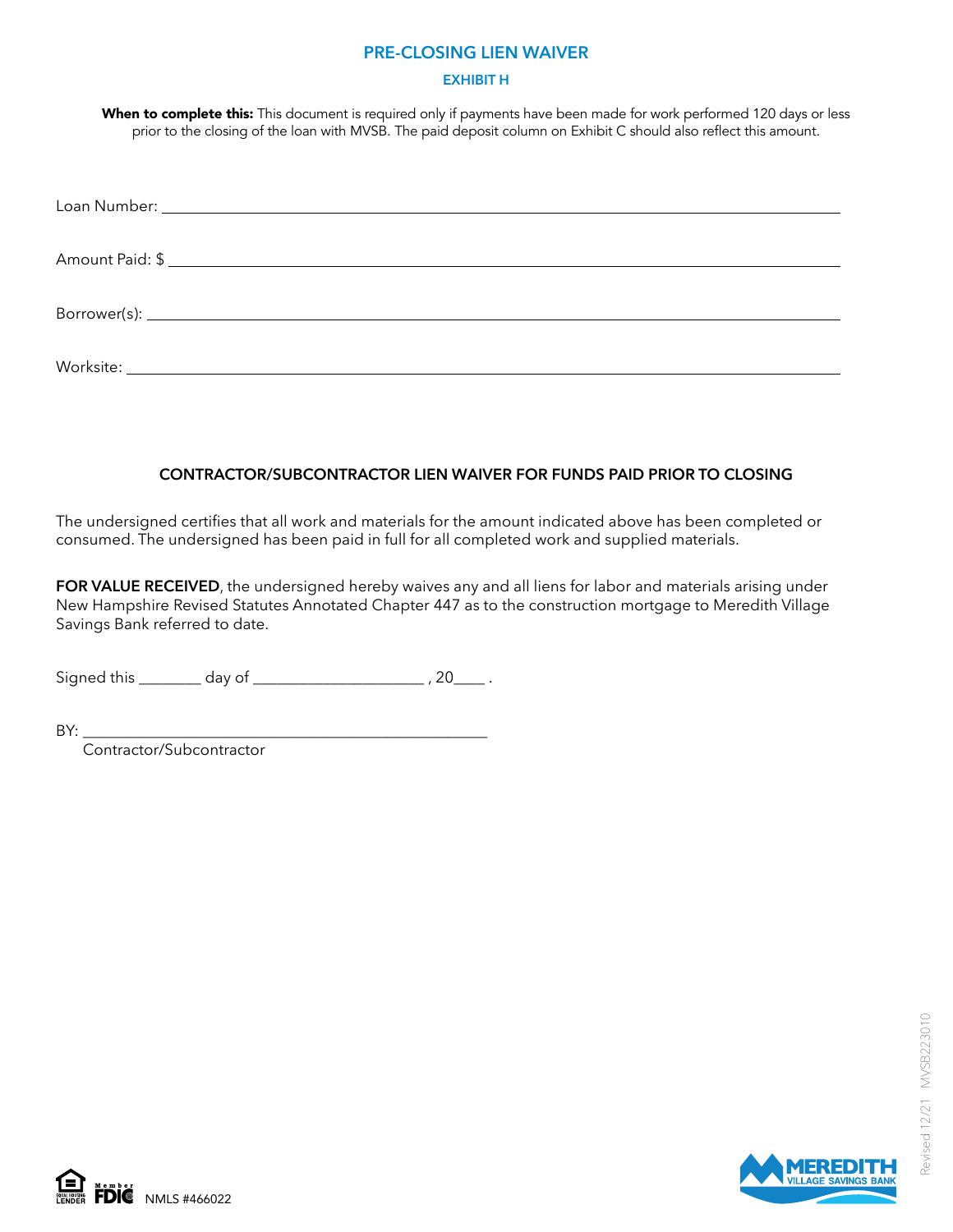## **SELF-GENERAL CONTRACTOR SUBCONTRACTOR INSURANCE NOTICE**

#### **EXHIBIT J**

When to complete this: Only Self GCs need to complete this. Please see the "Required Documentation" section of the "Construction Loan Process Details for Home Builders" for definitions of Self GCs.

Borrower(s): \_\_\_\_\_\_\_\_\_\_\_\_\_\_\_\_\_\_\_\_\_\_\_\_\_\_\_\_\_\_\_\_\_\_\_\_\_\_\_\_\_\_\_\_\_\_\_\_\_\_\_\_\_\_\_\_\_\_\_\_\_\_\_\_\_\_\_\_\_\_\_\_\_\_\_\_\_\_\_\_\_\_\_\_\_\_\_\_\_\_\_\_\_

Project Location: \_\_\_\_\_\_\_\_\_\_\_\_\_\_\_\_\_\_\_\_\_\_\_\_\_\_\_\_\_\_\_\_\_\_\_\_\_\_\_\_\_\_\_\_\_\_\_\_\_\_\_\_\_\_\_\_\_\_\_\_\_\_\_\_\_\_\_\_\_\_\_\_\_\_\_\_\_\_\_\_\_\_\_\_\_\_\_\_\_

As the Self-General Contractor of the above named project, I understand that it is my responsibility to verify that all Subcontractors are properly insured with General Liability and Workers' Compensation Insurance, as applicable.

\_\_\_\_\_\_\_\_\_\_\_\_\_\_\_\_\_\_\_\_\_\_\_\_\_\_\_\_\_\_\_\_\_\_\_\_\_\_\_\_\_\_\_\_\_\_\_\_\_\_\_\_\_\_\_\_\_\_\_\_\_\_\_\_\_\_\_\_\_\_\_\_\_\_\_\_\_\_\_\_\_\_\_\_\_\_\_\_\_\_\_\_\_\_\_\_\_\_\_\_\_\_\_\_

 $\mathcal{L}_\mathcal{L} = \{ \mathcal{L}_\mathcal{L} = \{ \mathcal{L}_\mathcal{L} = \{ \mathcal{L}_\mathcal{L} = \{ \mathcal{L}_\mathcal{L} = \{ \mathcal{L}_\mathcal{L} = \{ \mathcal{L}_\mathcal{L} = \{ \mathcal{L}_\mathcal{L} = \{ \mathcal{L}_\mathcal{L} = \{ \mathcal{L}_\mathcal{L} = \{ \mathcal{L}_\mathcal{L} = \{ \mathcal{L}_\mathcal{L} = \{ \mathcal{L}_\mathcal{L} = \{ \mathcal{L}_\mathcal{L} = \{ \mathcal{L}_\mathcal{$ 

Borrower's Name Date Communication of the Communication of the Date Date Date Date

Co-Borrower's Name Date Communication of the Communication of the Date Date Date Date Date